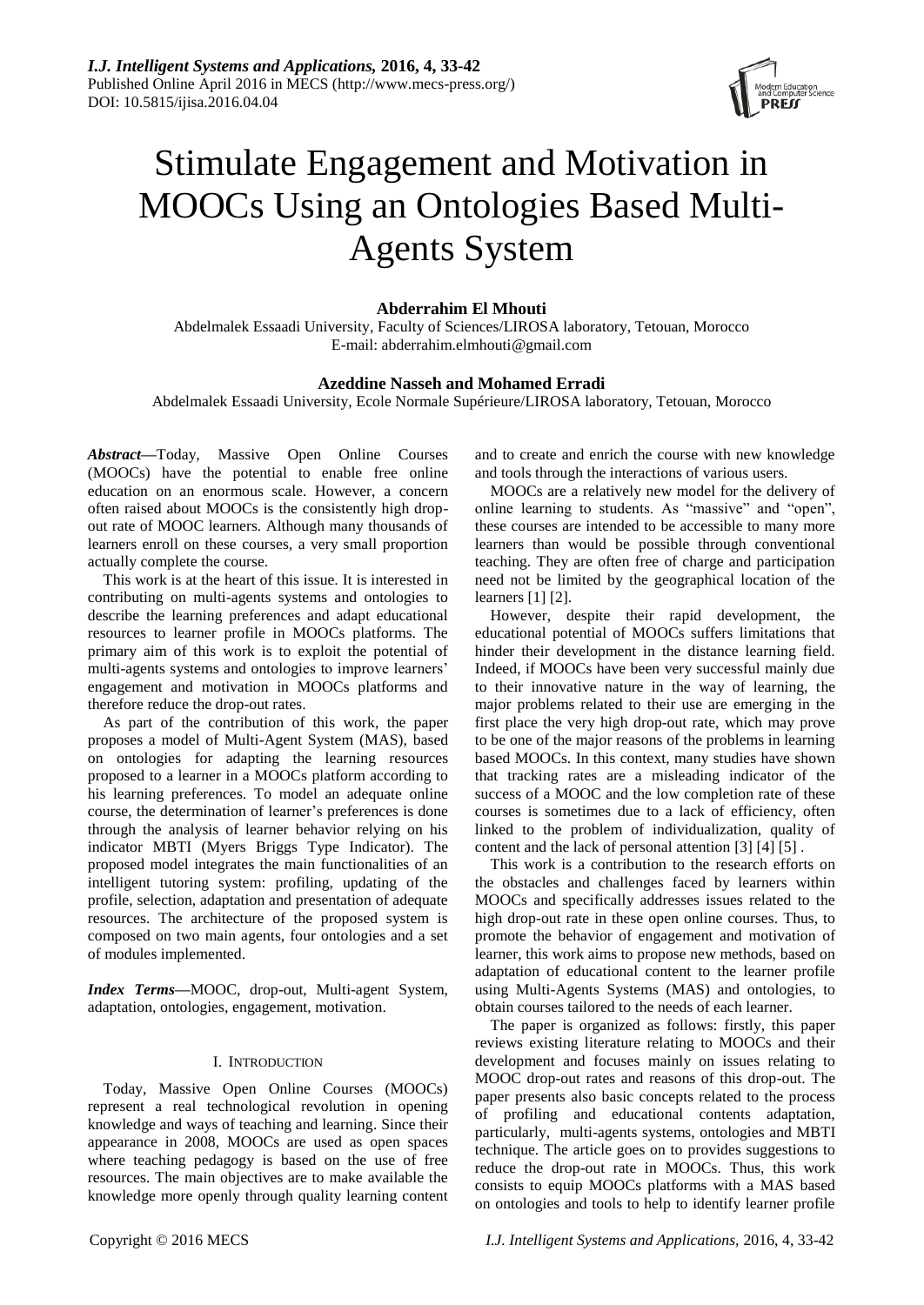by integrating learner model and content adaptation concepts in order to promote engagement and motivation of such learners. Finally, the paper proceeds to describe the proposed architecture to implement the framework and concludes with future works.

## II. RESEARCH BACKGROUND

Massive Open Online Courses have received wide publicity and many institutions have invested considerable effort in developing, promoting and delivering such courses. However, there are still many unresolved questions relating to MOOCs and their effectiveness. One of the major recurring issues raised in academic literature is the consistently high drop-out rate of MOOC learners. Although many thousands of participants enroll on these courses, the completion rate for most courses is below 13% [6].

This section presents the concept of MOOC and reviews issues relating to MOOCs drop-out, considering published data on MOOCs completion and discussing factors implicated in previous studies as being related to attrition. On the other hand, this section describes basic concepts on which the proposed courses adaptation system is based, such as: profiling, content adaptation, Multi-Agents Systems, ontologies and the MBTI tool for describing learning styles.

#### *A. MOOCs*

#### *1. Overview*

A Massive Open Online Course (MOOC) is an online course aimed at unlimited participation and open access via the web. In addition to traditional course materials such as filmed lectures, readings, and problem sets, many MOOCs provide interactive user forums to support community interactions between students, professors, and teaching assistants. MOOCs are a recent and widely researched development in distance education which was first introduced in 2008 and emerged as a popular mode of learning in 2012 [7][8][9]. Two key features characterize this new educational technology: *open accessibility* and *scalability*. Thus, MOOC participants do not need to be registered in a school or a university nor paying fees in order to take part of a MOOC.

Early MOOCs often emphasized open-access features, such as open licensing of content, structure and learning goals, to promote the reuse and remixing of resources. Some later MOOCs use closed licenses for their course materials while maintaining free access for various participants.

On the other hand, MOOCs can be seen as a term or word related to the *scalability* of open and online education. They are a recent development in the area of distance education, and a progression of the kind of open education ideals suggested by open educational resources [9]. MOOCs were perceived by Stephen Downes, and George Siemens, as an approach to address information excess, react to students' inquiries for pertinent knowledge, integrate technologies progress, and decrease education's fee [10]. The intended objectives of this suggested online educational model was to gather unlimited number of learners, course materials, and information transfer means. The proposed model would not be subject to any limitations except for technological capabilities and their related costs. While MOOCs are considered a relatively new initiative, the concept was first discussed in 2008, but wasn't really taken up to any great extent until the last couple of years. The term MOOC (Massive Open Online Course) was coined by Dave Cormier and created a buzz in 2012 which has already been described as the year of the MOOC [11].

In more detail, the table 1 presents the different dimensions of a MOOCs [12].

|          |                | Dimension definition of MOOC                                                                         | Criteria deciding for a MOOC                                                                                                                                                                                  |
|----------|----------------|------------------------------------------------------------------------------------------------------|---------------------------------------------------------------------------------------------------------------------------------------------------------------------------------------------------------------|
| M        | <b>Massive</b> | An online course designed for large number<br>of participants                                        | Number of participants is larger than can be taught in a<br>'normal' campus class room /<br>college situation $(>150)$                                                                                        |
| $\Omega$ | <b>Open</b>    | Course can be accessed by<br>(almost) anyone anywhere as long as they<br>have an internet connection | - Course accessible to (almost) all people without<br>limitations.<br>- At least the course content is always accessible.<br>- Course can be accessed anywhere as long as they<br>have an internet connection |
| $\Omega$ | Online         | Complete course online                                                                               | All aspects of course are delivered online                                                                                                                                                                    |
| C        | <b>Course</b>  | Unit of Study                                                                                        | The total study time of a MOOC is minimal 1 ECTS<br>(typically between 1 and 4 ECTS)                                                                                                                          |

Table 1. Criteria of different dimensions of a MOOC [12]

Indeed, there are two types of courses offered through the MOOCs platforms: cMOOCs and xMOOCs [13]. The first type [11], described as the good MOOCs by George Siemens, who, with Stephen Downes, early put forward these courses in Canada, is essentially based on a philosophy of connectedness and sustains the social dimension of learning and active practices; thereby, this type of course encourages knowledge production rather

than knowledge consumption. While xMOOCs, the most adopted by higher education worldwide, consider the instructor-guided lesson as the center of the course and offer to large numbers of students the opportunity to study high quality courses with prestigious universities. Table 2 analyses and gives an overview of the different forms of MOOCs in terms of *massive*, *open*, *online* and *course* [14].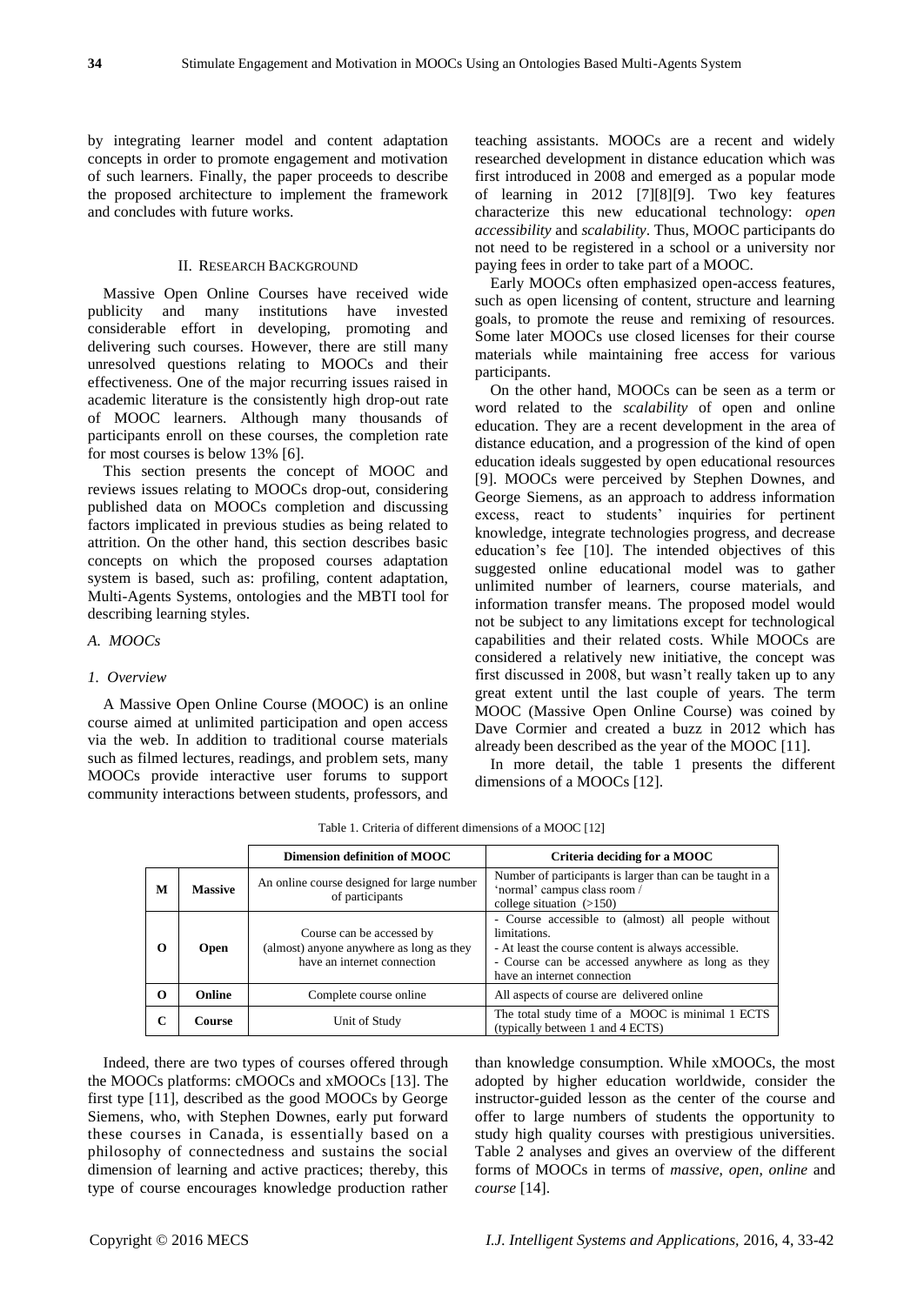|             | cMOOCs                    |  |
|-------------|---------------------------|--|
|             | Community and             |  |
|             | connections               |  |
| <b>Open</b> | Open access & license     |  |
|             | Networked learning        |  |
| Online      | across multiple platforms |  |
|             | and services              |  |
|             | Develop shared practices, |  |
| Course      | knowledge and             |  |
|             | understanding             |  |
|             | <b>Massive</b>            |  |

Table 2. MOOC Typologies [14]

A MOOC system is consisted of five main elements: Instructors, learners, topic, material, and context [15]:

- **Instructors**: simplify the learning process via making available appropriate material, initiate communication between learners, and manage evaluations with regards to intended learning outcomes.
- **Learners**: anyone who wants to learn about the topic. Learners could be pursuing a formal degree or not. Learners who are simply interested with no precise objective are as well authorized to enroll.
- **Topic**: it is discovered through the learner, instructor, material, and context. It is introduced all over the learning system and not just residing in a warehouse. Topic is adequately limited to allow emphasis but adequately wide to provide extensive coverage.
- **Material**: resides in diverse sites and is accessed via various technological solutions.
- **Context**: represents the different actors forming a learning environment. This can incorporate online social networks, IT solutions, conventional information origins, diverse kinds of information transfer schemes, communication systems, intended learning outcomes, and the group constituting every course offering.

In MOOCs platforms, information provided to learners is considered starting points from which they can jump off and pursue an information trajectory in accordance with their concerns. Accordingly, learners are able to communicate with one another through forums set up to help them discover common fields, find help and extra materials, and constitute particular groups so as to investigate shared topics more thoroughly. Indeed, the objective is to conceive a community of learners whereby everyone contributes by information and perspectives besides those provided by the instructor, and to get in an exploration ride.

A course offered through a MOOC platform can be subject to a predefined time schedule or not, and can incorporate videos of different sources, links to websites and other online resources, some extra study materials, support forums, and all this can be accessed through multiple devices connected to the internet [10][11]. The learner chooses through which mean information is transferred may it be class forums, online social networks, or any other virtual domain. The strongest feature of a MOOC platform is elasticity [15].

#### *2. MOOC drop-out and completion*

Despite the great enthusiasm for and rapid growth of MOOC courses and platforms, there has also been rising concern over a number of MOOC aspects. One feature in particular that is difficult to ignore is that these massive courses also have massive drop-out rates [3][4]. As noted by Kolowick: "massive open online courses have gained renown among academics for their impressive enrolment figures and, conversely, their unimpressive completion rates" [5].

Few MOOCs have a percentage completion, which reaches double figures [4]. Of the millions of learners who have already participated in MOOCs, the vast majority do not get to the stage of obtaining a certificate of completion. This is seen by some as "an indictment of the MOOC format" [5] and Devlin has noted commentators in this camp "hinting that therein lies a seed of the MOOC's eventual demise" [16]. However, the counterargument holds that completion rate statistics should not be viewed in this way. If even a small percentage of a very large group completes, the actual number of successful students will still be far greater than would otherwise have been possible. A number of authors point out that the bare figures do not provide a realistic view of the situation and suggest the need for a new metric. It is claimed that courses on the Coursera platform have a 45% completion rate if only those students who reach at least the first assessment are included [16]. This rises to 70% for students on the "Signature Track" scheme (for which a \$50 payment is required) [6]. Devlin also argues that a fairer comparison would be with the numbers who apply for entry to traditional university courses [16].

#### *3. Reasons for drop-out*

There are many reasons for student drop-out. These reasons range from the absence of the real intention to the peer review. In this section, we present the main reasons cited in the research work related to the completion rate in MOOCs platforms [6]:

- **No real intention to complete**: a number of authors have noted that reasons for participation given by users often include motivations such as "out of curiosity" and "to learn more about MOOCs" rather than to learn the subject itself [5]. It is therefore suggested that many enrolments are from people who do not intend to participate fully, including professionals who want to gain understanding of the format in order to produce their own courses [17].
- Lack of time: students who fully intend to complete the course may fail to do so because they are unable to devote the necessary time to study. This has been noted even in courses where participants have a high level of motivation to complete.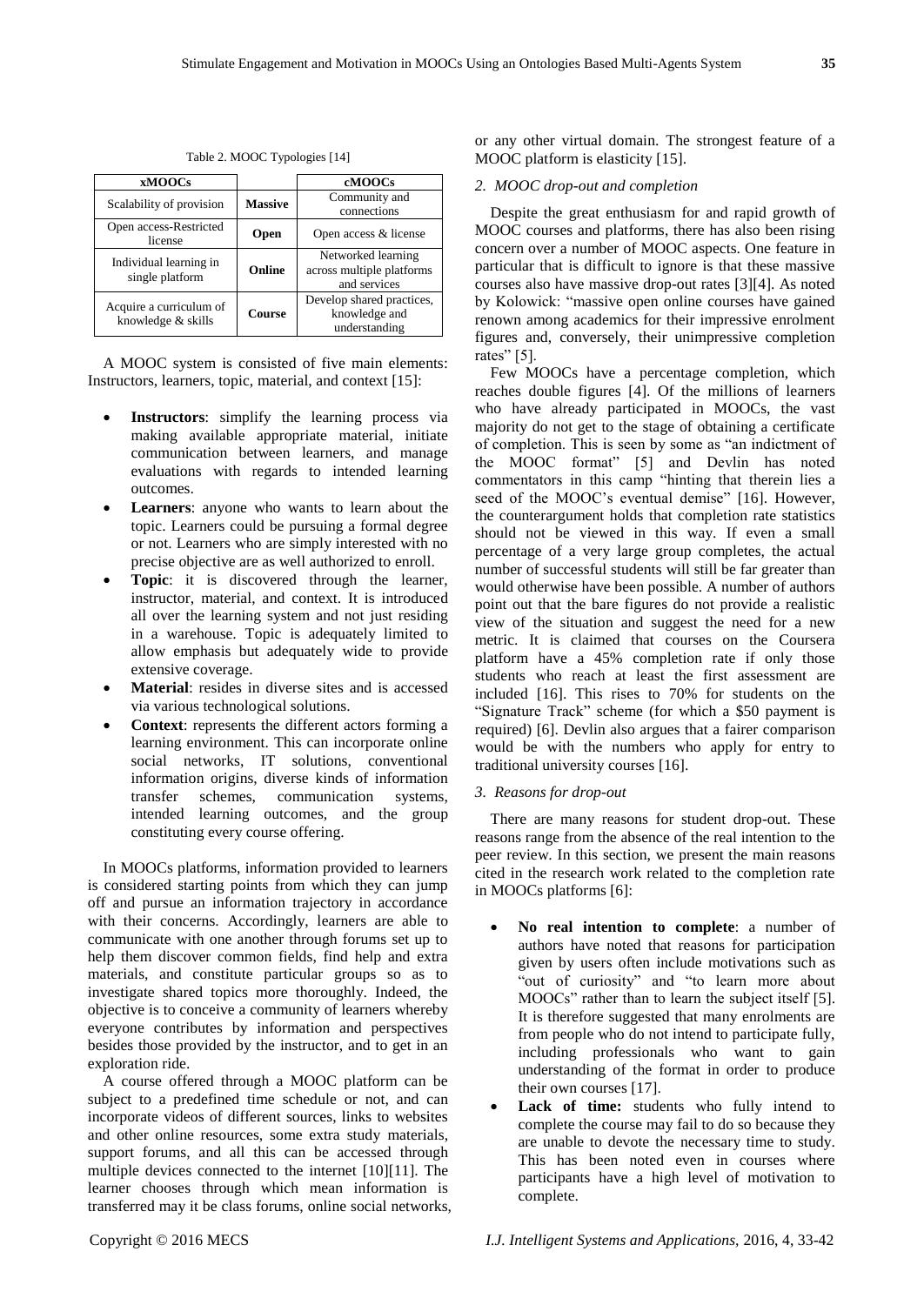- **Course difficulty and lack of support:** related to the previous point is the level of difficulty of a course and the lack of necessary background.
- **Educational content not adapted to learner profile:** learners who are intend to complete the course may fail to do so because the educational content delivered is not adapted to their profile of learning. These include: not adapted learning, contents and services not suitable to the learner preferences, inappropriate learning experience, no customization of the instruction to the learner.
- **Lack of digital skills or learning skills:** online learning generally requires a high degree of autonomy and depends on users being able to work with the technologies and formats used. Even those who are familiar with using a range of everyday technologies may be uncomfortable when new systems must be quickly mastered.
- **Bad experiences: s**ome MOOC participants have pointed to a variety of bad experiences as being a barrier to continued participation. These include: inappropriate behavior of peers in forums; lack of focus and coordination in forums; depletion of study groups due to attrition; poor quality and incorrect learning materials; technical problems in the MOOC platform.
- **Expectations: s**tudents may enroll with little understanding of what the course requires and may have unrealistic expectations either of the course or of their own ability to undertake it.
- **Starting late:** late starters on a course may find it very difficult to catch up and outcomes are likely to much lower for this group of students [18]. It is not simply a matter of catching up with learning materials.
- **Peer review:** some authors have noted that courses relying on peer grading often have much lower completion rates than others [3][4]. Peer grading may well require more work on the students' part. It has also been suggested that some students are unhappy with the concept of peer review and that training is often lacking [19]. Other participants have been disheartened by bad practice discovered through peer review.

# *B. Adaptation of learning contents to learners profiles based on Multi-Agents systems*

Adaptive learning systems are designed to align learning sequences and learner profiles. They use, for this purpose, one or more models to represent knowledge. In this context, the techniques of artificial intelligence are used for modeling of learners and the adaptation of teaching sequences. The objective is to provide the learner, at any time, relevant information presented in an appropriate manner [20]. These adaptive systems have the ability to adjust the educational content to each learner by analyzing the information collected and the actions of learners.

With the evolution of educational technology, several models and prototypes of adaptive educational web based systems have emerged: smart education systems, multiagent systems (MAS), Intelligent Tutoring System (ITS), Adaptive Hypermedia Systems (AHS), etc. These systems are the result of crossing research on intelligent and adaptive hypermedia systems.

In this work, the adaptation of educational content to the learner profile is based on a Multi-Agent System (MAS). A MAS is a society of intelligent agents in which each agent acts autonomously in a goal oriented manner to achieve the final goal of the system [21]. Multi-agents systems are the application of artificial intelligence the most famous. These systems are used in various areas, one such area is the online learning and training. The idea to implement an education system by a multi-agents systems is not new but is still young. Many online and elearning systems are realized using the multi-agents architecture as: BAGHERA [22], GD.Visu@l [23], SIOF [24], OPUS One [25], etc. Most of these systems generates courses based on the model of the learner.

The methods and techniques of content adaptation vary considerably from one system to another. As part of this work, the proposed multi-agent system to adapt learning content to learner profile is based on the use of ontologies and the MBTI (Myers Briggs Type Indicator) method for the description of learning preferences. In the next two sections, this paper presents these two concepts on which is based the proposed model of MAS.

## *C. Ontologies and education systems*

#### *1. Contributions of ontologies in online learning*

In the domain of e-learning and distance online courses, the contribution of ontologies in the design of adaptive learning systems has been amply demonstrated. These ontologies were the basis of navigation offering forms of acquisition other than those proposed in the course of classical learning which are generally linear type. They are also used as part of an educational approach based on collaborative writing for the structuring of hyper-books and making inferences [26].

In an adaptive learning system (ITS, MAS, etc), the use of ontologies is quite appropriate because it allows better interoperability and data exchange. Ontologies are also used for searching and indexing various educational resources [27].

#### *2. Ontologies and "profiling"*

In the context of adaptive learning systems, ontologies represent a solution to describe the learning preferences of the learners: "profiling".

Profiling is the activity which consists on analyzing the behavior of a learner in order to deduce his profile. The profile is considered as a set of data which modelize certain characteristics of the learner [28].

In an adaptive learning system, the activity of profiling consists on defining the values of the manipulated elements by the various models, such as: the knowledge model and the learner model. In this context, several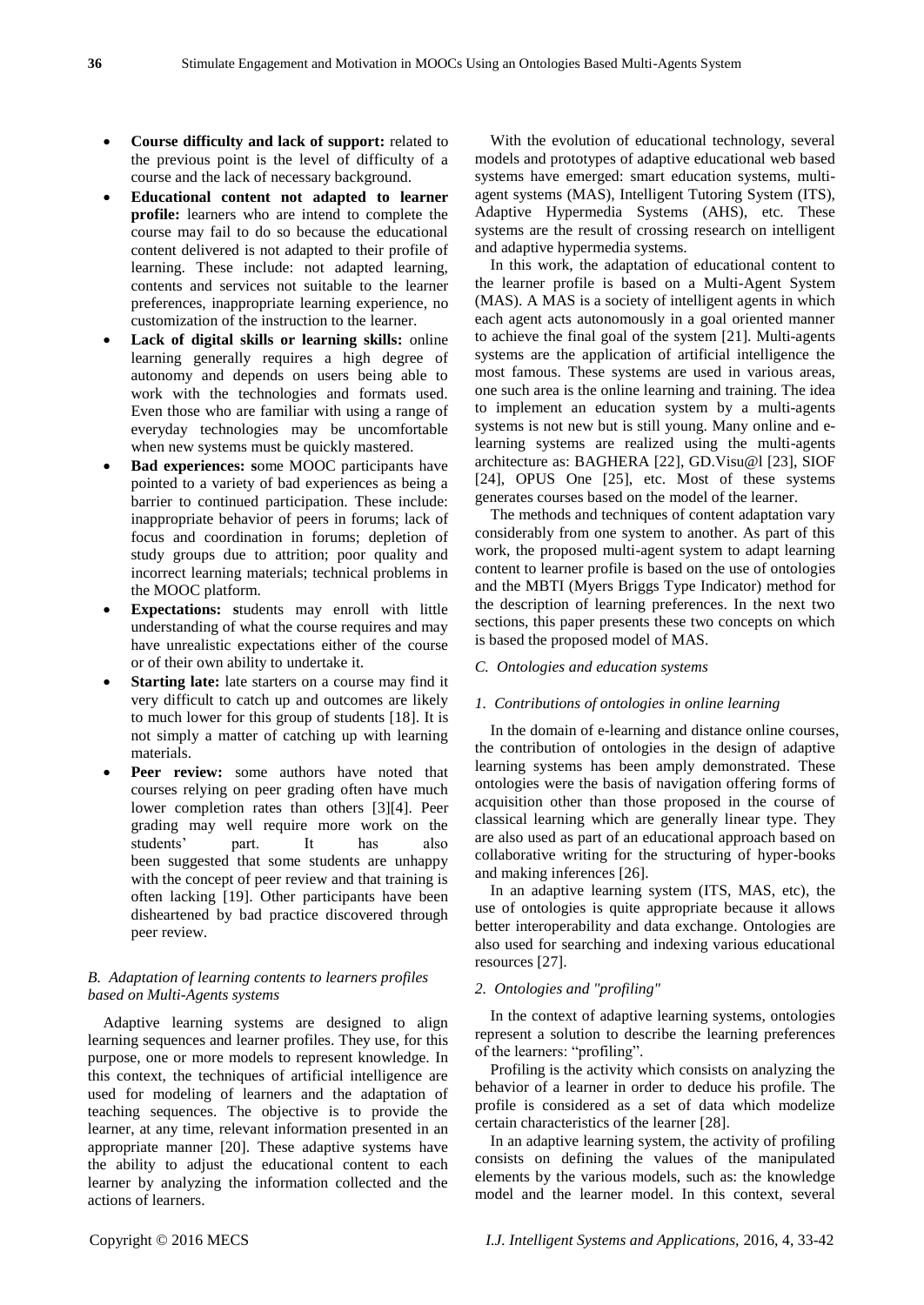studies have developed models for the representation of knowledge of learners. Some authors advocate the use of different ontologies for each of these models [29][30][31][32].

This work proposes an approach based on ontologies for describing learners profiles, and more specifically for the representation of styles (learner preferences) of learning in a MOOCs platform. The used ontologies are implemented in a Multi-Agents system. To do this, the proposed approach uses the tool MTBI (Myers Briggs Type Indicator) to describe these learning preferences.

## *D. MBTI tool for describing learning preferences*

The MBTI (Myers Briggs Type Indicator) is a model of psychological assessment determining the psychological type of a subject, following a method proposed in 1962 by Isabel Briggs Myers and Katherine Cook Briggs. It serves as a tool in the identification of psychological dominant of persons in contexts related to management or to the problems in the context of interpersonal relationships. This model is based on the theory of psychological types of MBTI and directly inspired the theory of psychological types of Carl Gustav Jung [33].

The MBTI describes with finesse the functioning of the person highlighting preferences spontaneous concerning four dimensions. Each dimension has two opposite poles. Fig. 1 shows the four dimensions of the MBTI personality.



Fig.1. The four dimensions of the MBTI personality

|  | Table 3. Main characteristics of each MBTI preference |  |  |  |
|--|-------------------------------------------------------|--|--|--|
|--|-------------------------------------------------------|--|--|--|

| <b>Extraversion</b><br>Prefers brining energy outside<br>oneself, at others.                                                      | <i><b>Introversion</b></i><br>Prefers getting energy from the<br>inside world of ideas, emotions,<br>feelings.                           |  |  |
|-----------------------------------------------------------------------------------------------------------------------------------|------------------------------------------------------------------------------------------------------------------------------------------|--|--|
| <b>Sensing</b><br>Prefers concentrating on the<br>information obtained from the<br>five senses and the practical<br>applications. | <i>Intuition</i><br>Prefers concentrating on the<br>structure, the rapports and the<br>possible meanings.                                |  |  |
| <b>Thinking</b><br>Prefers making decisions based<br>on logic and en the objective<br>analysis of causes and effects.             | Feeling<br>Prefers making decisions based<br>on appreciation progress, and<br>taking into consideration what<br>is important for people. |  |  |
| Judging<br>Appreciates a planned and<br>organized approach to life. It<br>prefers decisions-making.                               | Perceiving<br>Appreciates a flexible<br>and<br>spontaneous approach,<br>and<br>prefers keeping options.                                  |  |  |

The characteristics of each MBTI model preference are described in Table 3.

Combining poles of different dimensions (E-I, S-N, T-F, J-P), the MBTI indicator allows to distinguish sixteen psychological types (Table 4)[34].

Table 4. The 16 psychological types of MBTI [33]

| <b>INTP</b> | <b>INFP</b> | <b>ISTP</b> | <b>ISFP</b> |
|-------------|-------------|-------------|-------------|
| <b>INTJ</b> | <b>ENFP</b> | <b>ISTJ</b> | <b>ISEJ</b> |
| <b>ENTJ</b> | <b>INEJ</b> | <b>ESTP</b> | <b>ESFP</b> |
| <b>ENTP</b> | <b>ENFJ</b> | <b>ESTJ</b> | ESEJ        |

According to the theory of psychological types, each has a natural preference for one of opposite poles of each of the four dimensions. When someone uses his preferred pole, it generally succeeds better and it feels more competent, natural and dynamic. Generally speaking, when they tackle new or difficult topics, students learn easily when they have the opportunity to use their preferred learning style.

## III. AN ONTOLOGIES BASED MULTI-AGENTS SYSTEM TO INTEGRATE INTO MOOCS PLATFORMS

In MOOCs platforms, reduce the drop-out rates of learners is not always so easy because one of the difficulties when arranging these platforms can be that the courses and learning paths offered are not adapted to learners profiles. However, one way to reduce these problems and promote engagement and motivation of learner to complete courses where they are registered is to adapt these courses and contents to her/his profile.

For that purpose, this paper proposes a methodology for the adaptation of online courses delivered by MOOCs platforms. The process of adaptation is assured by a Multi-Agents System, a system designed to be integrated in MOOCs platforms. The system is implemented using ontologies and the process of profiling rests on MBTI indicator of learners.

This section defines and explains the foundations on which rests the proposed multi-agents system. Then, current section continues by describing the conceptual architecture, ontologies and agents adopted to implement the system. The process of functioning of the model is also presented.

### *A. Ontologies implemented*

The proposed model of MAS has four main ontologies: Learner, Resource, Domain, and Strategy of teaching/learning. Each ontology is composed of several sub-ontologies (simplified ontologies). The four ontologies are interconnected and can describe the two main models of the adaptive teaching/learning: Pedagogical model and Domain of knowledge model.

## *1. Learner ontology*

The "Learner" model is defined as an ontology O<sub>Learner</sub> which comprises various characteristics of a participant of MOOC. This work proposes to describe a MOOC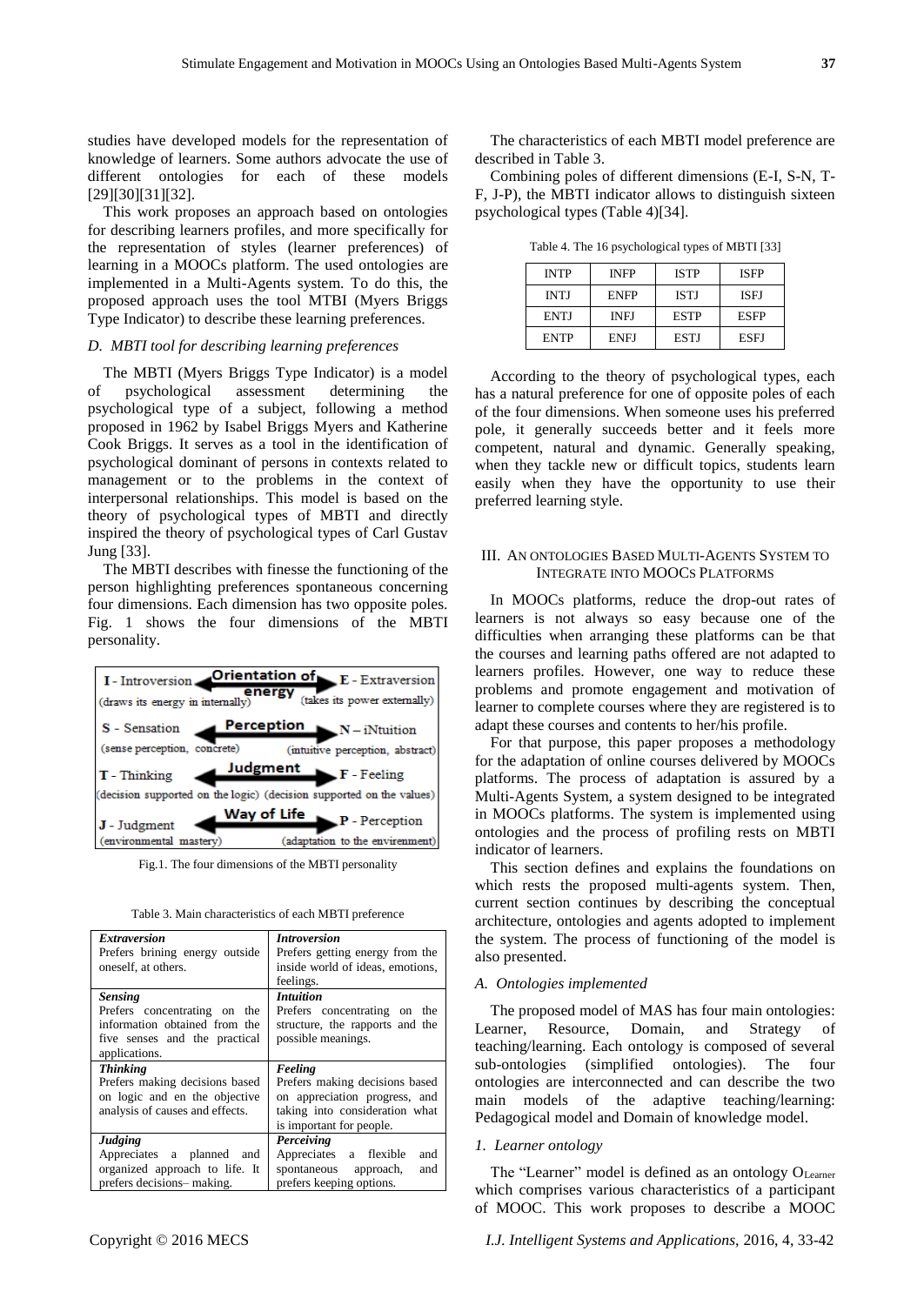participant (learner) in four levels. These levels are described as Sub-Ontologies (SO)**: OLearner = {SOIdentity, SOPreferences , SOCapacity, SOHistory}** (Fig. 2).



Fig.2. The four components of the ontology "Learner"

The sub-ontology "Identity" **SOIdentity** is responsible for representing the information about a particular user of a MOOC. It is composed of essential and common to all users predefined attributes: name, username, language, media type, etc.

The sub-ontology "Preferences" **SOPreferences** is responsible for representing the preferences of learning among MOOCs learners. This component is based on the theory of psychological types of MBTI. It describes the preferences of the learner as a vector of preferences. The latter is described as a conceptual vector V**Preferences** = {Ep, Ip, Sp, Np, Tp, Fp, Jp, Pp}. This vector is used to specify the MBTI psychological style of the MOOC learner and thus inform about these learning preferences.

The sub-ontology "Capacity" (knowledge) **SOCapacity** is responsible for representing or giving a knowledge level of a MOOC learner for a concept. This knowledge is modeled by a stereotype can be obtained with a level test (MCQs). Possible values are "very low", "low", "medium", "good" and "excellent". For example, levels of a learner  $L_1$  are described as follows: { $L_1$ , <"Network", "definition", "Medium"> <"Network", "description", "low"> <"OSI" , "example", "Medium">}.

The sub-ontology "History", **SOHistory** is responsible for keeping track of the status of the historic of a learner enrolled in MOOCs platform (memorizing the navigation and reading resources documents). This representation allows giving the date of the consulting of a resource or also the paths of route for the navigation order. For example, the path of the learner  $L_1$  is : { $L_1$ , <"Network", "definition", "01/12/15">, <"Network", "description", "10/12/15" >}.

#### *2. Resource ontology*

The "Resource" model is defined as a  $O_{\text{Resource}}$  ontology including various characteristics of an educational resource used in a MOOC. This work proposes to describe a digital resource or content on two levels. These levels are described as Sub-Ontologies: OResource =



Fig.3. The two components of the ontology "Resource"

The first, **SODescription,** describes the educational characteristics of the resource (author, title, language, media, time, ...). The second, **SOCategory**, used to classify learning resources of a MOOC into different categories based on their content, their uses and purposes of such uses. Each category is described by a concept which consists of the following elements: a title, a descriptive, a vector of use. The latter is described as a conceptual vector  $V_{Use} = \{Eu, Iu, Su, Nu, Tu, Fu, Ju, Pu\}.$ 

The conceptual vector of a learning resource of MOOCs allows specifying that his content is more suited (adequate) for a given learning style, so for a MBTI psychological style.

The allocation of settings of a resource of a MOOC is made by the designer knowing the content, purpose and possible use of this resource. This assignment is carried via an ergonomic interface masking the technical details when the testimony of a resource. Thereafter, the value of a vector of the use of a resource can be changed (adjusted) manually by the designer of the MOOC resource or automatically by the mutli-agents system based on traces of future uses of this resource by different learner profiles.

## *3. Domain ontology*

The "Domain" ontology, *ODomain = {SOComputer science, SOMathematics, SOPhysics, etc.},* describes the concepts of a domain of knowledge of the MOOC that correspond to an educational domain (mathematics, computer science, chemistry, law, etc.). We can have several domains ontologies, each being specific to a teaching discipline and she describes the different concepts. A concept is a unique notion of the domain of knowledge of a MOOC represented by a name. For example, the ontology of the domain of computer science includes the following concepts: database, programming languages, computer networks, etc.

#### *4. Pedagogical Strategies ontology*

The pedagogical strategy model is defined as an ontology, OStrategies, comprising all the models of teaching and learning (transmissive model, constructivist model, socioconstructivist model, etc..), the methods and approaches, which will determine the choice of techniques, materials and educational situations, relative to the object and the goal of learning of a MOOC. Teaching strategies can be chosen according to the learning style of the learner.

This work proposes to decompose the ontology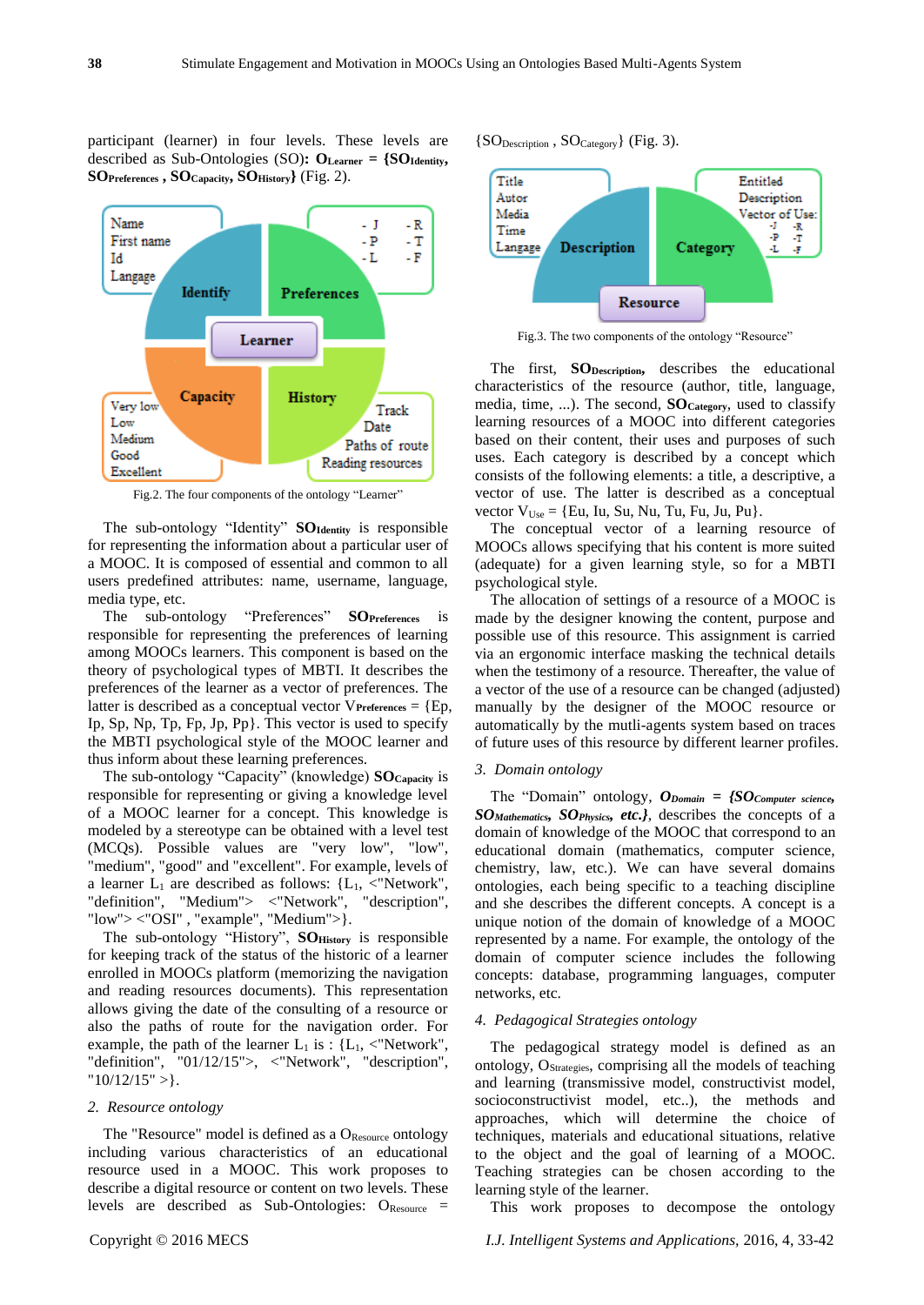"Strategy" into two sub-ontologies (SO), according to the Lasnier decomposition [35]: sub-ontology "Teaching strategies" and sub-ontology "Learning strategies":  $O_{\text{Strategies}} = \{ \text{SO}_{\text{Teaching}}, \text{SO}_{\text{Learning}} \}.$ 

The sub-ontology "Teaching strategies",  $SO_{\text{Teaching}}$ , includes the masterful strategies (presentation, practical demonstration), individual work strategies (independent practice, individual work session, problem-based learning), interactive strategies (group discussion, role play, modelling, guided practice, learning by steps) and constructivist and socio-constructivist strategies (peer tutoring, mentoring, teamwork, cooperative learning, project-based learning, case studies).

On the other hand, the sub-ontology "Learning strategies", SO<sub>Learning</sub>, includes cognitive strategies (activation, acquisition, development, organization of knowledge, integration, transferring), affective strategies (reception, motivation, stress management, cooperation, conflict resolution) management strategies (time, material resources, human resources, environment) and metacognitive strategies (planning, monitoring, controlling and evaluating).

## *B. Agents implemented*

The used ontologies generate two extensional agents: "*Profile Management Agent*" (PMA) and "*Resources Builder Agent*" (RBA). Each agent is implemented using a set of modules. Fig. 4 shows the architecture of the proposed model of MOOC environment integrating the multi-agents system allowing the adaptation of learning resources to learners' profiles.



Fig.4. Architecture of the proposed model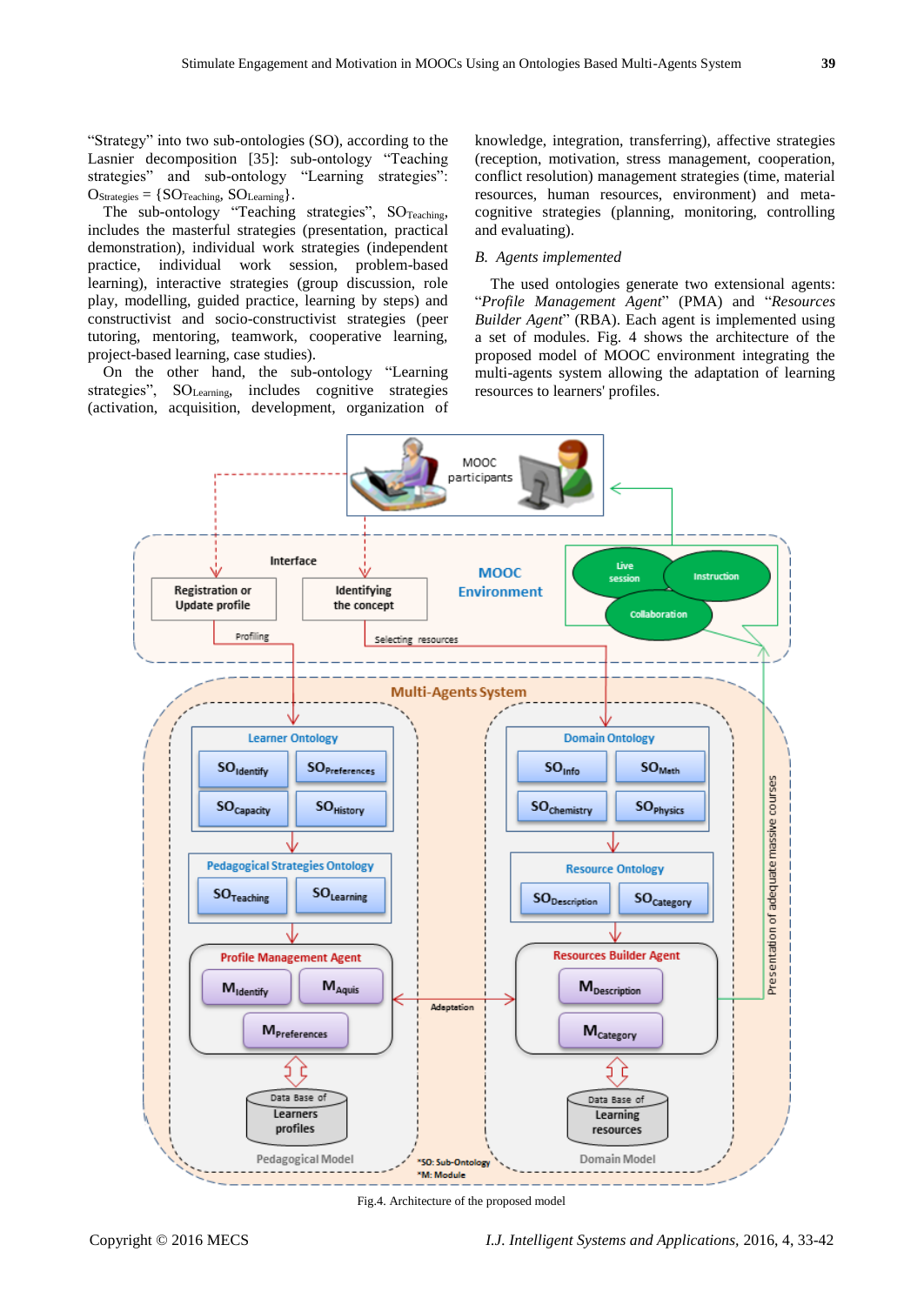#### *1. Profile Management Agent (PMA)*

Profile Management Agent consists to determine the profile of learners according to their preferences. From the request formulated by the MOOC participant and sent through the graphical interface of the MOOC platform, PMA creates the learner profile by using the ontologies *Learner Ontology* and *Pedagogical Strategies Ontology* and the underlying ontologies. PMA store then the learner profile created in the data base of profiles to be used by the Resources Builder Agent. We also note that the Profile Management Agent allows to a MOOC participant already registered to update her profile.

#### *2. Resources Builder Agent (RBA)*

The Resources Builder Agent uses the *Domain Ontology* and *Resource Ontology* to select the adequate resources to use in a MOOC. Once it receives the request from the Profile Management Agent, the process of adaptation starts and takes in to account the learner profile and the concept in order to search and select contents that match the query and then to build the adapted MOOC.

## *C. Functioning of the proposed model*

In the proposed model of MOOC environment integrating the multi-agents system, the process of generating of courses adapted to the learner profile, is performed in several phases:

## *1. Profiling: PMA*

When registering a new learner, the Profile Management Agent (PMA) proposes him/her a questionnaire to determine his/her psychological type. After completing and validating the questionnaire, the PMA calculates and stores the result in the data base of learners profiles.

#### *2. Update of profile: PMA*

A MOOC participant already enrolled can update him/her profile by changing the values representing the level of knowledge and this for a number of resources of a given concept. In the Profile Management Agent, the historic, modeled with the sub-ontology **SOHistory**, will also evolve dynamically and automatically as and when the learner will follow new knowledge.

#### *3. Resources selection: RBA*

The learner connects to the MOOC system via a userfriendly interface allowing him to describe his request (search for resources, etc.). This request is described using concepts from the domain ontology  $(O_{Domain})$ implemented in the Resources Builder Agent (RBA). The RBA is responsible for a pairing between the semantic of request and the semantic of contents and resources stored in the database and annotated by concepts coming from the ontology O<sub>Domain</sub>. This pairing is accomplished by using a distance  $D_{\text{Content}}$  which compares the query structure with annotations of those resources.

#### *4. Adaptation: PMA-RBA*

The result of the previous step is a list of educational contents and resources L<sub>Content</sub>. The Multi-Agents System compares the semantics of resource uses from the list with the description of the learning preferences of the learner who submitted the initial request. This comparison is performed using a distance Duse which calculates the distance (in the vectorial sense) between the vector V<sub>Preferences</sub>, describing learning preferences of the MOOC participant, and the vector  $V_{Use}$  of usage of each resource.

#### *5. Presentation of adapted resources: RBA*

At the end of the previous two steps (selection and adaptation of resources), the Resources Builder Agent has a set of educational contents and resources which all correspond physically and semantically to the MOOC participant needs. A list L<sub>Use</sub> of adequate Massive Open Online Courses is then proposed to the learner. The latter made his choice among the items on this list as he/she may reject the entire list. The decision of the learner is stored in the system. Thus, further processing in the footsteps of online course of the learner can be exploited to refine the profile of learner or the descriptions of resources usages.

#### IV. CONCLUSION AND FURTHER WORK

Finding the reasons behind the low rates of completion of MOOCs and identifying areas in which these can be improved is an important goal for MOOCs development. One factor which has been suggested as influencing dropout concerns the courses offered where their pedagogical contents and resources are not adapted to the learner profile.

This paper reports a model of multi-agents system based on ontologies and cognitive theories, to adapt educational resources to learners' profiles, especially their learning preferences. The multi-agents system is designed to be integrated in MOOCs environments.

In the proposed model, the process of profiling is based on the theory of psychological types of MBTI. The multiagents system includes two main agents (Profile Management Agent and Resources Builder Agent) revolve around four main ontologies (Learner ontology, Resource ontology, Domain ontology and Pedagogical Strategies ontology), they even composed of a set of subontologies. To lead learners to the completion of courses where they are enrolled, these agents are used to select the appropriate content and adopt a suitable strategy of teaching/learning.

As part of the continuity of this work, further research is underway to implement and integrate the model in a MOOCs platform in the form of complementary modules. On the other hand, we have planned to experiment the multi agents system in real conditions of learning with a restricted group of learners in the context of a MOOC.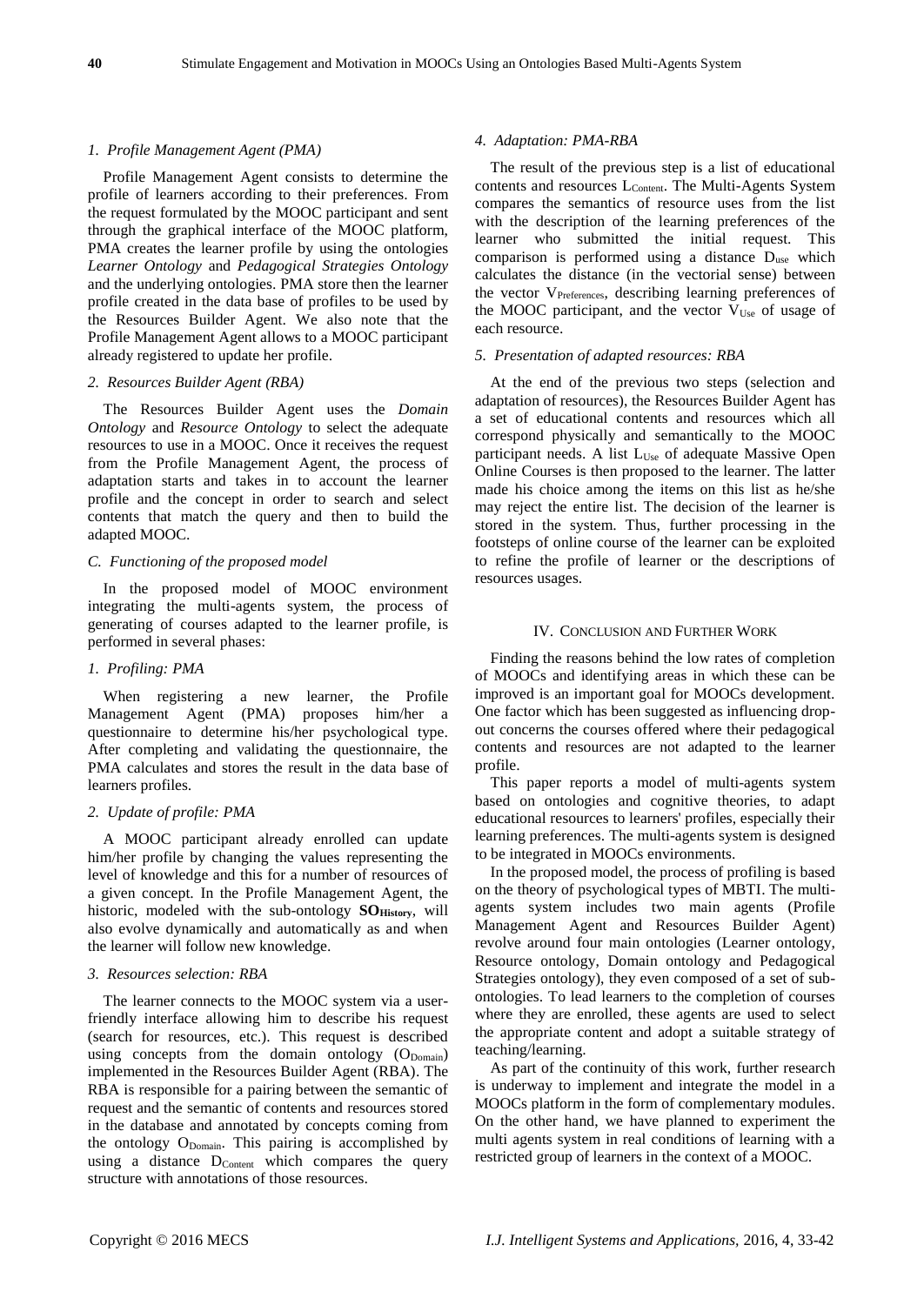#### **REFERENCES**

- [1] J. Daniel, "Making Sense of MOOCs: Musings in a Maze of Myth, Paradox and Possibility", *Journal of Interactive Media in Education*, vol. 3, 2012.
- [2] D. Peterson, "The Pros and Cons of MOOCS", 2014. Available at: http://adulted.about.com/od/Adult-Education-in-the-U.S./a/The-Pros-And-Cons-Of-Moocs.htm, [Accessed: 06/11/2015].
- [3] C. Parr, "MOOC Completion Rates 'Below 7 %'", 2013. Available at: at: http://www.timeshighereducation.co.uk/news/mooccompletion-rates-below-7/2003710.article. [Accessed: 23/10/2015]. [4] K. Jordan, "MOOC Completion Rates: The Data", 2013.
- Available at: at: http://www.katyjordan.com/MOOCproject.html [Accessed: 06/11/2015]
- [5] S. Kolowick, "Coursera Takes a Nuanced View of Mooc Drop-out Rates", 2013. Available at: http://chronicle.com/blogs/wiredcampus/coursera-takes-anuanced-view-of-mooc-drop-outrates/43341 [Accessed: 10/11/2015].
- [6] D. F. O. Onah, J. Sinclair, and R. Boyatt, "Drop-out rates of Massive Open Online Courses: behavioural patterns", *In Proceedings of the 6th International Conference on Education and New Learning Technologies*, 7-9 July 2014, Barcelona, Spain.
- [7] L. Pappano, "The Year of the MOOC", *The New York Times*, 2013.
- [8] T. Lewin, "Universities Abroad Join Partnerships on the Web", *New York Times*, 2013.
- [9] Wikipedia, "Massive open online course", 2015. Available

at:http://en.wikipedia.org/wiki/Massive\_open\_online\_cou rse. [Accessed: 01/11/2015].

- [10] M. Jenny, J. M. Sui Fai, and W. Roy, "The Ideals and Reality of Participating in a MOOC", In proceedings of *Networked Learning Conference*, 2010.
- [11] Y. Tabaa, A. Medouri, "LASyM: A Learning Analytics System for MOOCs", *International Journal of Advanced Computer Science and Applications*, vol. 4, no. 5, 2013.
- [12] OpenupEd (MOOC provider), "Definition Massive Open Online Courses (MOOCs)", Version 1.1, March 2015. Available at: at: http://www.openuped.eu/images/docs/Definition\_Massive \_Open\_Online\_Courses.pdf [Accessed: 31/10/2015].
- [13] J. Daniel, "Making sense of MOOCs: Musings in a maze of myth, paradox and possibility", *Journal of Interactive Media in Education*, vol. 3, 2012.
- [14] L. Yuan, S. Powell and B. Olivier, "Beyond MOOCs: Sustainable Online Learning in Institutions", *Centre for Educational Technology & Interoperability Standards (Cetis)*, 2014. Available at: http://publications.cetis.org.uk/2014/898 [Accessed: 02/11/2015].
- [15] R. Kop, "The challenges to connectivist learning on open online networks: learning experiences during a massive open online course", *The International Review of Research in Open and Distance Learning*, vol. 12, no. 3, 2011.
- [16] K. Devlin, "MOOCS and Myths of Drop-out Rates and Certification", 2013. Available at: http://www.huffingtonpost.com/dr-keith-devlin/moocsand-myths-of-dr\_b\_2785808.html [Accessed: 08/11/2015].
- [17] S. Cross, "Evaluation of The OLDS MOOC Curriculum
- [18] D. Yang, T. Sinha, D. Adamson P. C. Rose, "Turn on, Tune in, Drop out": Anticipating Student Drop-outs in Massive Open Online Courses", 2013. Available at: http://lytics.stanford.edu/datadriveneducation/papers/yang etal.pdf [Accessed: 31/10/2015]
- [19] S. P. Balfour, "Assessing Writing In MOOCs: Automated Essay Scoring and Calibrated Peer Review", *Research & Practice in Assessment,* vol. 8, no. 1, pp. 40-48, 2013.
- [20] G. Fischer, "User Modeling in Human–Computer Interaction", *User Modeling and UserAdapted Interaction*, vol. 11, no 1-2, pp. 65 – 86, 2001.
- [21] S. Abedinzadeh, S. Sadaoui, "A Rough Sets-based Agent Trust Management Framework", *International Journal of Intelligent Systems and Applications*, vol. 5, no. 4, pp. 1- 19, 2013
- [22] C. Webber, L. Bergia, S. Pesty, N. Balacheff, "The Baghera project: a multi-agent architecture for human learning", *Proceedings of the Workshop Multi-Agent Architectures for Distributed Learning Environments*, AIED2001, San Antonio, TX, USA. pp. 12-17, 2001.
- [23] P. Pavel, "GD.Visu@l : Environnement Distribué Interactif pour l'Apprentissage Humain de la Géométrie Descriptive", Doctoral dissertation, Université du Maine, 1999.
- [24] A. Bennane, T. D'hondt, B. Manderick and A. Now, "Pedagogical process management: A case study by applying the reinforcement learning", *Journal Media and Communication Studies,* vol. 1, no 3, pp. 48-55, 2009.
- [25] A. Pedrazzoli, "OPUS One Ŕ OLAT (An Artificial Intelligence Multi Agent based Adaptive Learning Environment", *Proceedings of the World Congress on Engineering and Computer Science*, October 20-22, 2009, San Francisco, USA.
- [26] G. Falquet, L. Nerima and J. Ziswiler, "Utilisation des ontologies dans les environnements d'écriture collaborative d'hyperlivres, expériences et perspectives". *Revue Sticef*, vol. 11, 2004.
- [27] F. Azouaou, "Modèles et outils d'annotations pour une mémoire personnelle de l'enseignant", *Doctoral dissertation*, Université Joseph Fournier, France, 2006.
- [28] C. Piombo, "Modélisation probabiliste du style d'apprentissage et application à l'adaptation de contenus pédagogiques indexés par une ontologie", *Doctoral dissertation*, IRIT, France, 2007.
- [29] S. Sosnovsky, "Integration of Two Domain Conceptualizations in a Single Adaptive Hypermedia System", *Workshop on Applications of Semantic Web Technologies for e-Learning (SW-EL@AH'06)*, 2006, Ireland.
- [30] B. Castello, W. Neto, O. Alvaro et F. Gauthier, "Sharing and Reusing Information on Web-Based Learning", *SW-EL@AH'06*, June 21-23 2006, Dublin, Ireland.
- [31] R. Morales, N. Van Labeke and B. Paul, "Towards a Learner Modelling Engine for the Semantic *Web", SW-EL@AH'06*, June 21-23 2006, Dublin, Ireland.
- [32] A. Ounnas, I. Liccardi, H. Davis., D. Millard and S. White, "Towards a Semantic Modeling of Learners for Social Networks", SW-EL@AH'06, June 21-23 2006, Dublin, Ireland.
- [33] C. R. Todd, "Myers-Briggs Type Indicator®", *The Skeptic's Dictionary*, 2004.
- [34] A. Behaz, M. Djoudi, "Adaptation of learning resources based on the MBTI theory of psychological types",